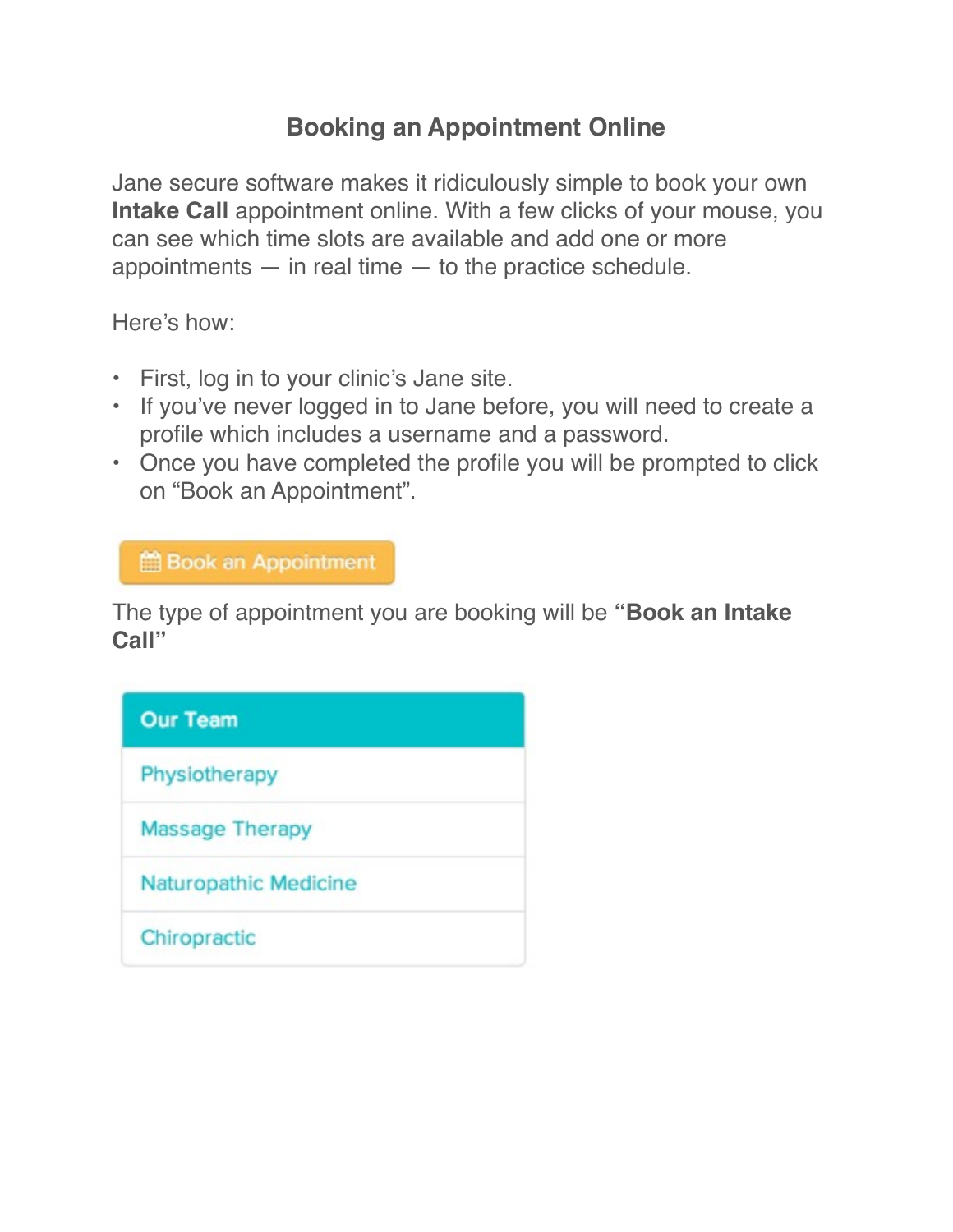## **Massage Therapy Treatments:**

**30 Minute Massage** 30 minutes - \$60.00 Offered by Clara, Susan and Amy.

**60 Minute Massage** 60 minutes - \$100.00 Offered by Clara, Susan and Amy.

90 Minute Massage 90 minutes - \$125.00 Offered by Clara, Susan and Amy.

The schedule will appear, showing you which times are available for today or this week.

| Book an Appointment at The Village - Lynn Valley                                          |                       |          |                    |             |
|-------------------------------------------------------------------------------------------|-----------------------|----------|--------------------|-------------|
| <b>C Back to Staff List</b>                                                               | <b>C</b> Previous Day |          | Friday November 21 | Next Day >  |
| <b>Massage Therapy Treatments</b>                                                         |                       | Susan Lo | Amy Schumm         | Clara Weber |
| Select a treatment to view available                                                      | <b>Barn</b>           |          |                    |             |
| appointment times for all Registered<br>Massage Therapist's:                              | Sam                   |          | 8:30 am            | 9:00 am     |
| <b>30 Minute Massage</b><br>30 min - \$60.00°                                             | 10am                  |          | 9:45 am            |             |
| A half hour Registered Massage Therapy<br>visit with an RMT.                              | tham                  |          | <b>1900 em</b>     |             |
| 60 Minute Massage<br>60 min - \$100.00*                                                   | 12pm                  |          | <b>Office</b>      |             |
| A one hour Registered Massage Therapy<br>visit with an RMT.                               | ton                   |          |                    |             |
| 90 Minute Massage                                                                         | Zon                   |          |                    |             |
| 90 min - \$125.00°<br>An hour and a half Registered Massage<br>Therapy visit with an RMT. | 3pm                   |          | 3:00 pm            | 3:30 pm     |
|                                                                                           | Aprn                  |          |                    |             |
| Can't find a time? Try selecting a shorter<br>treatment.                                  | Sprs.                 |          |                    |             |
| View all Registered Massage Therapists                                                    | 6pm                   |          |                    |             |
|                                                                                           | T <sub>0</sub>        |          |                    |             |
|                                                                                           | Bom                   |          |                    |             |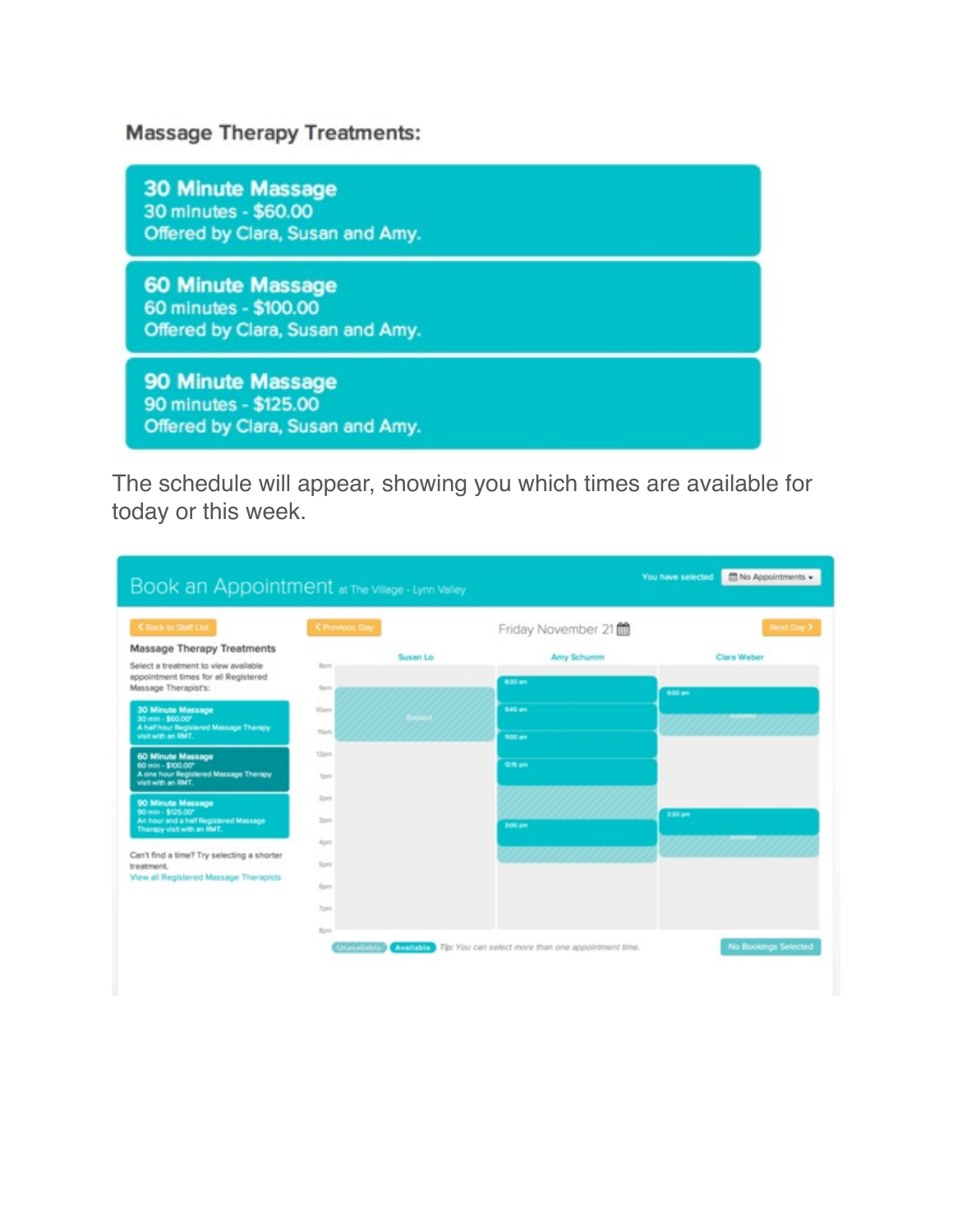To see appointments available on a different date, either click on the "Next Day" button or click on the date header above the schedule to display a clickable "date picker" calendar.

|                    |    |    | 2014-11-20 |      |       |    |                |               |    |       |    |    |    |  |
|--------------------|----|----|------------|------|-------|----|----------------|---------------|----|-------|----|----|----|--|
| o<br>November 2014 |    |    |            |      |       |    |                | December 2014 |    |       |    |    |    |  |
| Su                 | Mo | Tu | We         | Th   | Fr    | Sa | Su             | Mo            | Tu | We    | Th | Fr | Sa |  |
|                    |    |    |            |      |       | 1  |                | 1             | 2  | 3     | 4  | 5  | 6  |  |
| 2                  | 3  | 4  | 5          | $-6$ | $\,7$ | 8  | $\overline{7}$ | 8             | 9  | 10    | 11 | 12 | 13 |  |
| 9                  | 10 | 11 | 12         | 13   | 14    | 15 | 14             | 15            | 16 | 17    | 18 | 19 | 20 |  |
| 16                 | 17 | 18 | 19         | 20   | 21    | 22 | 21             | 22            |    | 23 24 | 25 | 26 | 27 |  |
| 23                 | 24 | 25 | 26         | 27   | 28    | 29 | 28             | 29            | 30 | 31    |    |    |    |  |
| 30                 |    |    |            |      |       |    |                |               |    |       |    |    |    |  |

Once you have selected the desired date, click on an available time slot to add it to your list. You can book multiple appointments by selecting more than one time slot.

When you are done choosing appointment times, click on the "[#] Appointments" button.